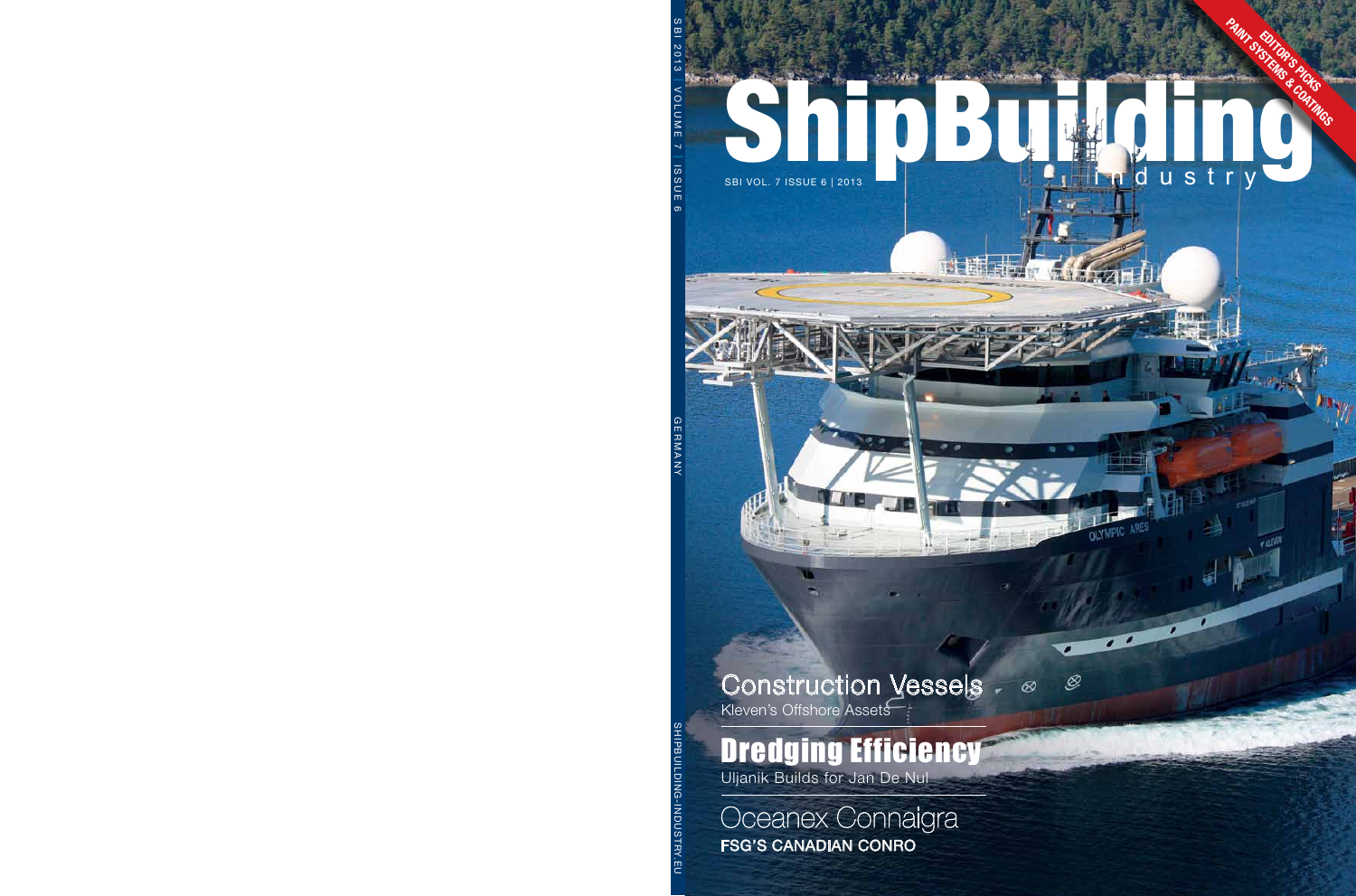#### *MYA II RECEIVES ECOSPEED HULL PROTECTION*

# Wadden Sea Researcher



Despite her small size, the Mya II packs an environmentally friendly punch – from the latest scientific research equipment to efficient emission control and a new Ecospeed hull coating. SBI carried out its own research into this new build vessel built by Fassmer shipyard.

> In August this year, coastal researchers at the Alfred Wegener Institute (AWI), Helmholtz Centre for Polar and Marine Research took delivery of their new build research vessel, the Mya II. She will undertake research from the Institute's Wadden Sea Station on the island of Sylt, Germany. However, before her launch, the Mya II's underwater hull was given Ecospeed protection. Mya II is the fifth research vessel to be built at the Fassmer shipyard. The design is based on

Fassmer's vessel type BL21, with a length of 21.7 m, 1.50m draught, a moulded beam of 6 m and a maximum speed of 10 knots. As well as research equipment, echosounders, a multifunctional laboratory with direct access to work deck and wheelhouse and a moonpool, she features a stern A-frame combined with an electrical dual winch and a knuckle boom deck crane.

#### Robust Design

In a brief speech, AWI Director Professor Dr Karin Lochte emphasised the importance of the ship for research into the Wadden Sea, which is a world heritage site. She also referred to the benefits for young scientists who, in future, will use the Mya II as a marine research platform on the doorstep. "Whilst this is our smallest research vessel, it is extremely modern and ideally equipped for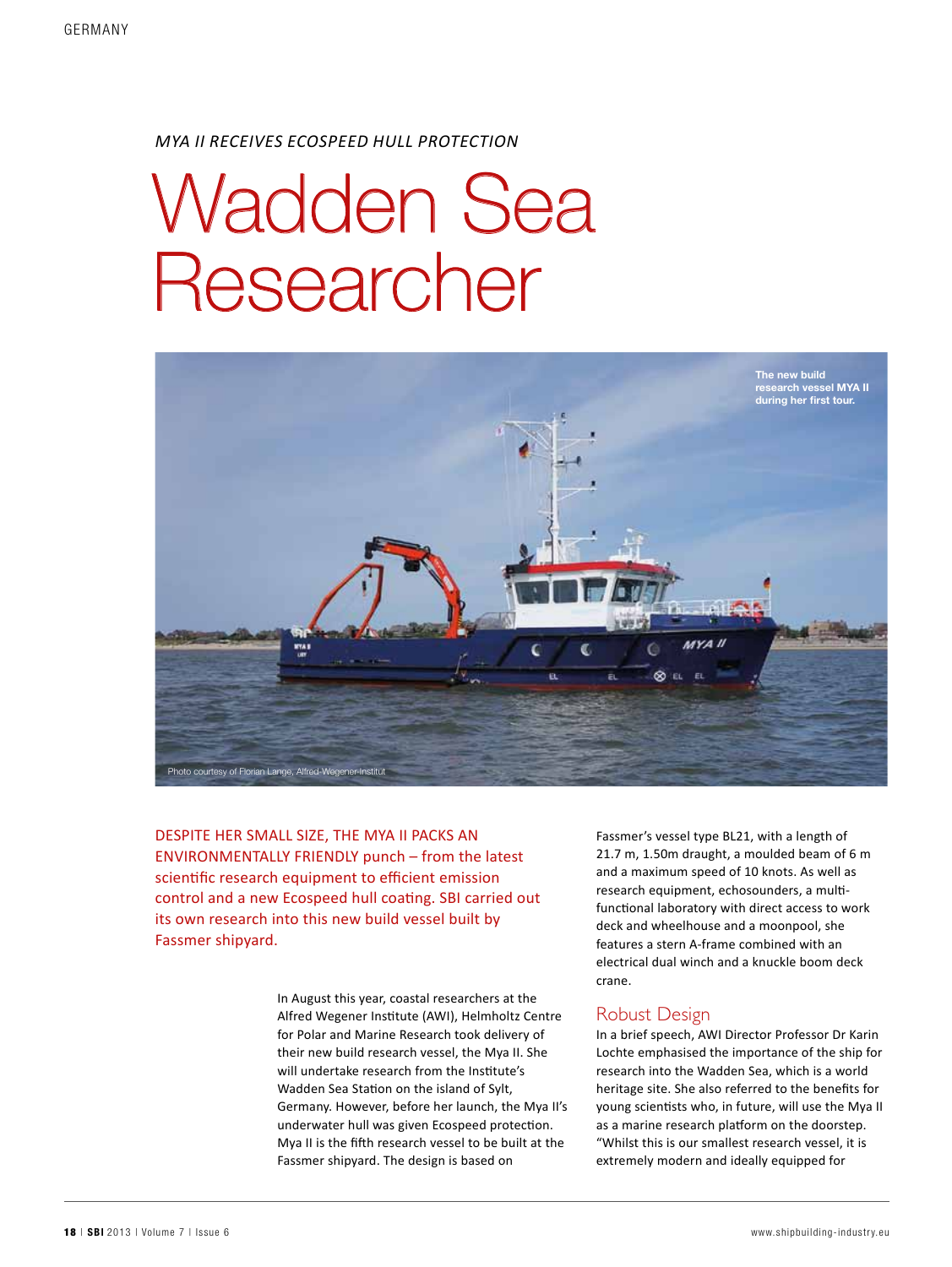

coastal research," said Prof Dr Lochte, impressed by the technology on board which is reminiscent of the equipment on large research vessels. Due to her robust design and flat hull, the Mya II can easily be operated in the shallow waters of the Wadden Sea while offering optimal working conditions for the crew and scientists on board.

The head of AWI logistics, Dr Uwe Nixdorf, underlined the positive cooperation with the shipyard and suppliers which, bearing in mind the demanding requests of scientists, was impressive. The order to build a research ship for up to twelve researchers was supplemented by wishes such as: shallow draught, possibility of falling dry in

the mud flats, various winches, plumb lines, measuring instruments, a crane and a speed of

10 knots. After all, the new ship ought to be able to outperform her predecessor, the now 35 yearold Mya.

#### Blauer Engel

The interaction of flora and fauna in the food web is one of the key biological issues examined at the AWI Wadden Sea Station. The station provides them with the basis for a responsible use of the Wadden Sea, which is a UNESCO world heritage site. As well as a green passport, Mya II was also



*Mya II was awarded the 'Blue Angel' eco label for its environmentally friendly design.*

awarded the 'Blue Angel' eco label for its environmentally friendly design. "We placed great value on environmentally friendly technology when building the Mya II in order to minimise disturbance to the Wadden Sea caused by research activities," says Prof Dr Lochte. The new ship has a particulate filter as well as a waste gas purification

ennssions of the wiya if are<br>below the current limit. >> system, which removes nitrogen oxides (NOx) from engine exhaust fumes. As a result, the NOx emissions of the Mya II are around 85 percent